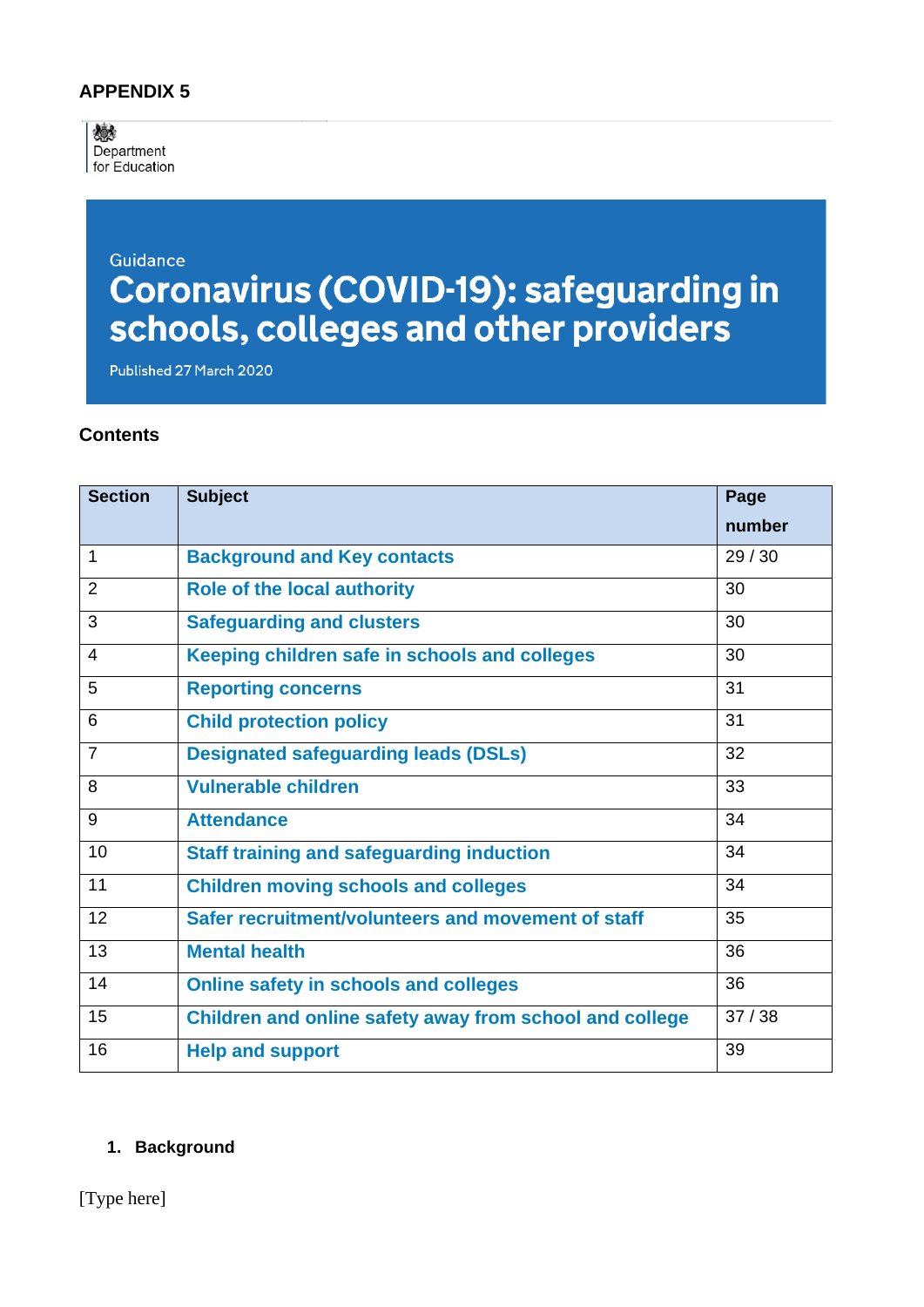This guidance is relevant to all schools, whether maintained, non-maintained or independent (including academies, academy trusts, free schools and alternative provision academies), maintained nursery schools and pupil referral units.

Where the guidance refers to 'colleges' this includes all of the following:

- further education colleges
- sixth-form colleges
- institutions designated as being in the further education sector
- other further education providers, funded by the Education and Skills Funding Agency, such as 16 to 19 academies and independent learning providers, including special post-16 institutions.

#### **Key contacts at Greenfield Nursery School**

| <b>Role</b>                                              | <b>Name</b>                 | <b>Contact number</b> | Email                          |
|----------------------------------------------------------|-----------------------------|-----------------------|--------------------------------|
| <b>Designated</b><br><b>Safeguarding Lead</b>            | Deborah Harrison            | 01992 760779          | head@greenfield.herts.sch.uk   |
| <b>Deputy Designated</b><br><b>Safeguarding Lead (s)</b> | <b>Hayley Watts-Spencer</b> | 01992 760779          | hayley@greenfield.herts.sch.uk |
|                                                          | Lisa Moore                  | 01992 760779          | lisa@greenfield.herts.sch.uk   |
| <b>Headteacher</b>                                       | Deborah Harrison            | 01992 760779          | head@greenfield.herts.sch.uk   |
| <b>Chair of Governors</b>                                | Diane Croston               | 01992 760779          | admin@greenfield.herts.sch.uk  |
| <b>Vice Chair of</b>                                     | Lesley Gawan                | 01992 760779          | admin@greenfield.herts.sch.uk  |
| <b>Governors</b>                                         |                             |                       |                                |

#### **2. Role of the local authority**

The Department for Education ( DfE) is working very closely with all local authorities to ensure that children of critical workers and vulnerable children can, where required, attend a school or college. The department will, via regional school commissioners, continue to support local authorities' crucial responsibilities in maintaining effective safeguarding and child protection services in this challenging time to ensure schools and colleges can access the support they need.

## **3. Safeguarding and clusters**

Where schools and colleges collaborate and children and/or staff from multiple settings are clustered in one place, the principles in **[Keeping children safe in education \(KCSIE\)](https://www.gov.uk/government/publications/keeping-children-safe-in-education--2)** and this guidance continue to apply. In particular, the school or college that is acting as the hub in the cluster should continue to provide a safe environment, keep children safe and ensure staff and volunteers have been appropriately checked and risk assessments carried out as required. Additional advice on clusters and safeguarding will be provided in due course.

## **4. Keeping children safe in schools and colleges**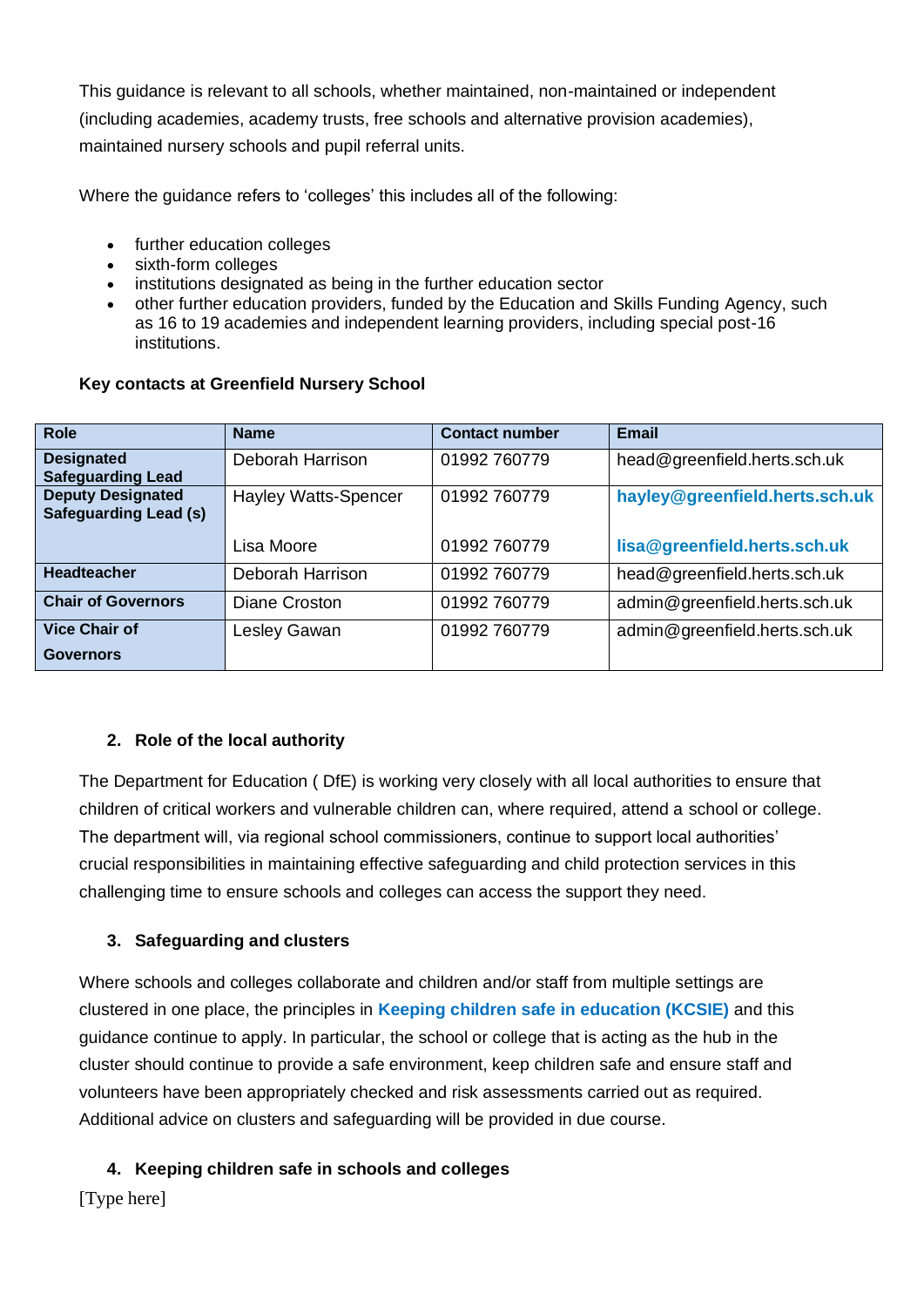KCSIE is statutory safeguarding guidance that schools and colleges should continue to have regard to as per their legislative duty and/or funding agreement requirements.

Whilst acknowledging the pressure that schools and colleges are under, it remains essential that as far as possible they continue to be safe places for children. This guidance supports governing bodies, proprietors, senior leadership teams and designated safeguarding leads (DSLs) so they can continue to have appropriate regard to KCSIE and keep their children safe. It suggests where schools and colleges might consider safeguarding policy and process differently when compared to business as usual.

The way schools and colleges are currently operating in response to coronavirus (COVID-19) is fundamentally different to business as usual, however, a number of important safeguarding principles remain the same:

- $\checkmark$  with regard to safeguarding, the best interests of children must always continue to come first
- $\checkmark$  if anyone in a school or college has a safeguarding concern about any child they should continue to act and act immediately
- $\checkmark$  a DSL or deputy should be available
- $\checkmark$  it is essential that unsuitable people are not allowed to enter the children's workforce and/or gain access to children
- $\checkmark$  children should continue to be protected when they are online

Schools and colleges should, as far as is reasonably possible, take a whole institution approach to safeguarding. This will allow them to satisfy themselves that any new policies and processes in response to COVID-19 are not weakening their approach to safeguarding or undermining their child protection policy.

## **5. Reporting a concern**

Where staff have a concern about a child, they should continue to follow the process outlined in the school Safeguarding Policy, this includes making a report via CPOMS (or other electronic recording software) which can be done remotely.

In the unlikely event that a member of staff cannot access their CPOMS from home, they should email the Designated Safeguarding Lea and Headteacher. This will ensure that the concern is received.

Staff are reminded of the need to report any concern immediately and without delay.

Where staff are concerned about an adult working with children in the school, they should report n to the headteacher. If there is a requirement to make a notification to the headteacher whilst away from school, this should be done verbally and followed up with an email to the headteacher. Staff can also use Greenfield Nursery School whistleblowing police or report concerns to the Local Authority on 03001234043.

Concerns around the Headteacher should be directed to the Chair of Governors:

## **6. Child protection policy**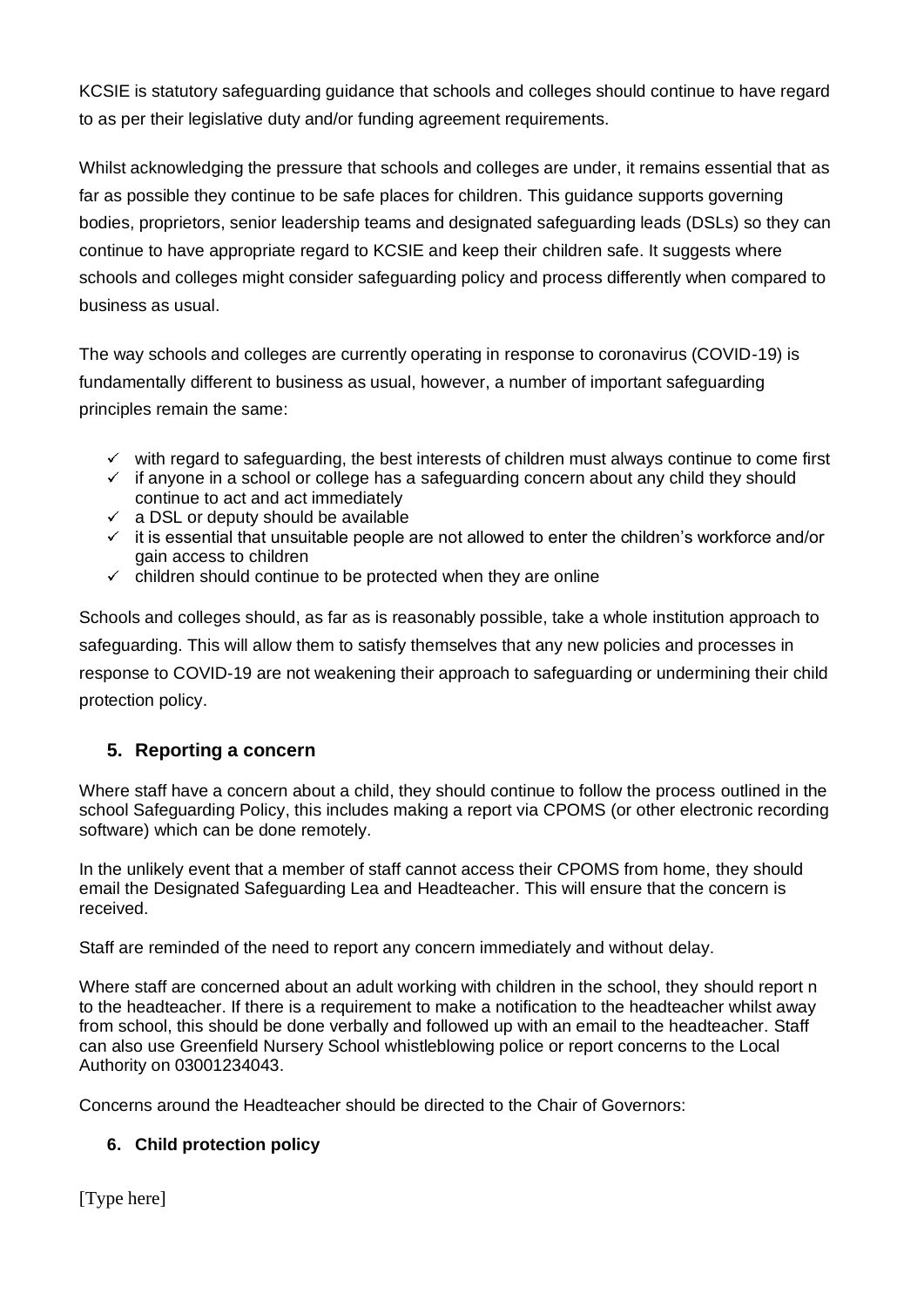Greenfield Nursery School will have an effective child protection policy in place reflecting business as usual. This appendix helps Greenfield Nursery School comply with the new arrangements in response to COVID-19. It is important DSL or deputy, wherever possible review and revise the child protection policy and keep it under review as circumstances continue to evolve. This child protection policy reflects:

any updated advice received from *Hertfordshire Safeguarding Children Partnership (HSCP)*

#### **[https://www.hertfordshire.gov.uk/about-the-council/news/coronavirus-service](https://www.hertfordshire.gov.uk/about-the-council/news/coronavirus-service-updates.aspx)[updates.aspx](https://www.hertfordshire.gov.uk/about-the-council/news/coronavirus-service-updates.aspx)**

any updated advice received from local authorities regarding children with education, [health](https://www.hertfordshire.gov.uk/about-the-council/news/coronavirus-service-updates.aspx) and care (EHC) plans, the local authority designated officer and children's social care, reporting mechanisms, referral thresholds and children in need

what staff and volunteers should do if they have any concerns about a child

the continued importance of all staff and volunteers acting and acting immediately on any safeguarding concerns

DSL (and deputy) arrangements

the continued importance for school and college staff to work with and support children's social workers and the local authority virtual school head (VSH) for looked-after and previously lookedafter children

peer on peer abuse - given the very different circumstances schools and colleges are operating in a revised process may be required for managing any report of such abuse and supporting victims (the principles as set out in part 5 of KCSIE should continue to inform any revised approach)

what staff and volunteers should do if they have concerns about a staff member or volunteer who may pose a safeguarding risk to children (the principles in part 4 of KCSIE will continue to support how a school or college responds to any such concerns)

any arrangements to support children the school or college are concerned about who do not meet the 'vulnerable' definition

what arrangements are in place to keep children not physically attending the school or college safe, especially online and how concerns about these children should be progressed

It is important that all staff and volunteers are aware of the new policy and are kept up to date as it is revised. The revised policy should continue to be made available publicly.

## **7. Designated safeguarding leads (DSLs)**

The optimal scenario for any school or college providing care for children is to have a trained DSL or deputy available on site. It is recognised this may not be possible, and where this is the case these are the options to consider: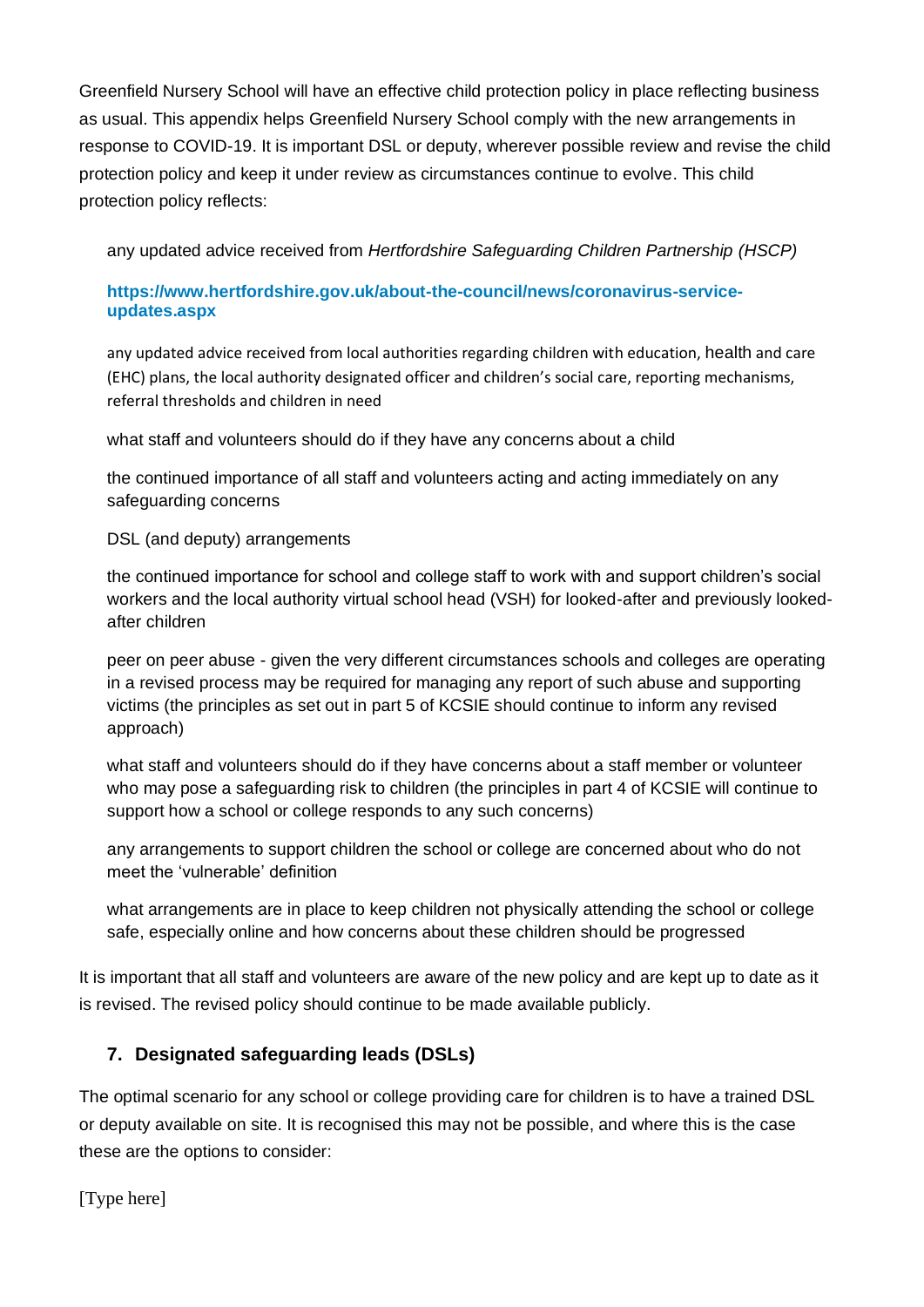- a trained DSL or deputy from the school or college can be available to be contacted via phone or online video - for example working from home
- sharing trained DSLs or deputies with other schools or colleges (who should be available to be contacted via phone or online video)
- Everyone is responsible for keeping children / young people safe and anyone can make a safeguarding referral, in this event any employee or volunteer is faced with an emergency please call may include updating **Children Services on 03001234043 or the Police 101**

Where a trained DSL or deputy is not on site, in addition to one of the above options, the department recommend a senior leader takes responsibility for coordinating safeguarding on site. This means managing access to child protection files, liaising with the offsite DSL (or deputy) and as required liaising with children's social workers where they require access to children in need and/or to carry out statutory assessments at the school or college.

Whatever the scenario, it is important that all school and college staff and volunteers have access to a trained DSL or deputy and know on any given day who that person is and how to speak to them.

It is acknowledged that DSL training is very unlikely to take place during this period (although the option of online training can be explored). For the period COVID-19 measures are in place, a DSL (or deputy) who has been trained will continue to be classed as a trained DSL (or deputy) even if they miss their refresher training.

Every school and college including Greenfield Nursery School face unique challenges at this time. Where reasonably possible, the DSL (or deputy) should consider these in a child protection context and reflect them in the child protection policy as appropriate.

## **8. Vulnerable children**

Ensuring that vulnerable children remain protected is a top priority for the government. Vulnerable children include those who have a social worker and those children and young people up to the age of 25 with EHC plans, read more in the **[guidance on vulnerable children and young people](https://www.gov.uk/government/publications/coronavirus-covid-19-guidance-on-vulnerable-children-and-young-people/coronavirus-covid-19-guidance-on-vulnerable-children-and-young-people)** for further information.

[Type here] Local authorities have the key day-to-day responsibility for delivery of children's social care. Social workers and VSHs will continue to work with vulnerable children in this difficult period and should support these children to access this provision. There is an expectation that children with a social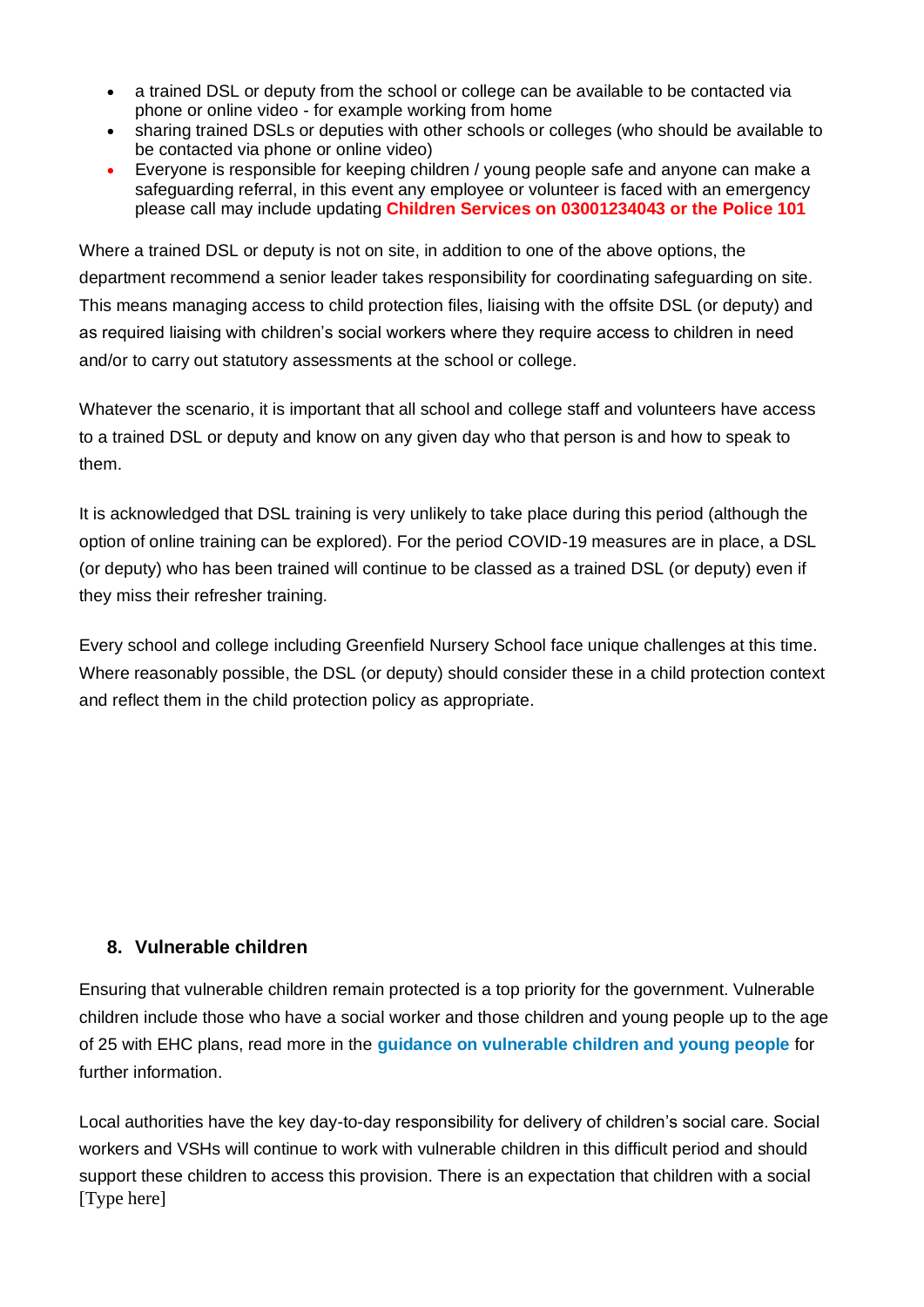worker will attend provision, unless in consultation with the child's social worker and family it is agreed this is not in the best interests of the child.

Senior leaders, especially DSLs (and deputies) know who their most vulnerable children are and have the flexibility to offer a place to those on the edges of receiving children's social care support.

School and college staff should continue to work with and support children' social workers to help protect vulnerable children. This will be especially important during the COVID-19 period.

## **9. Attendance**

Local authorities and **Greenfield Nursery school** do not need to complete their usual day-to-day attendance processes to follow up on non-attendance. **Greenfield Nursery school** and social workers should be agreeing with families whether children in need should be attending education provision – and **Greenfield Nursery school** should follow up on any child that they were expecting to attend, who does not. **Greenfield Nursery school** should also follow up with any parent or carer who has arranged care for their children and the children subsequently do not attend. To support the above, **Greenfield Nursery school** should take the opportunity when communicating with parents and carers to confirm **emergency contact numbers** are correct and ask for any **additional emergency contact numbers** where they are available. In all circumstances where a vulnerable child does not take up their place at, or discontinues, **Greenfield Nursery school** should notify their social worker.

The DfE has introduced a **[daily online attendance form](https://www.gov.uk/government/publications/coronavirus-covid-19-attendance-recording-for-educational-settings)** to keep a record of children of critical workers and vulnerable children who are attending school. This allows for a record of attendance for safeguarding purposes and allows schools to provide accurate, up-to-date data to the department on the number of children taking up places.

## **10.Staff training and safeguarding induction**

All existing school and college staff will already have had safeguarding training and have read part 1 of KCSIE. The important thing for staff at **Greenfield Nursery school** will be awareness of any new local arrangements so they know what to do if they are worried about a child.

Where new staff are recruited, or new volunteers enter **Greenfield Nursery school**, they should continue to be provided with a safeguarding induction. An up to date child protection policy (described above) will support this process as will part 1 of KCSIE.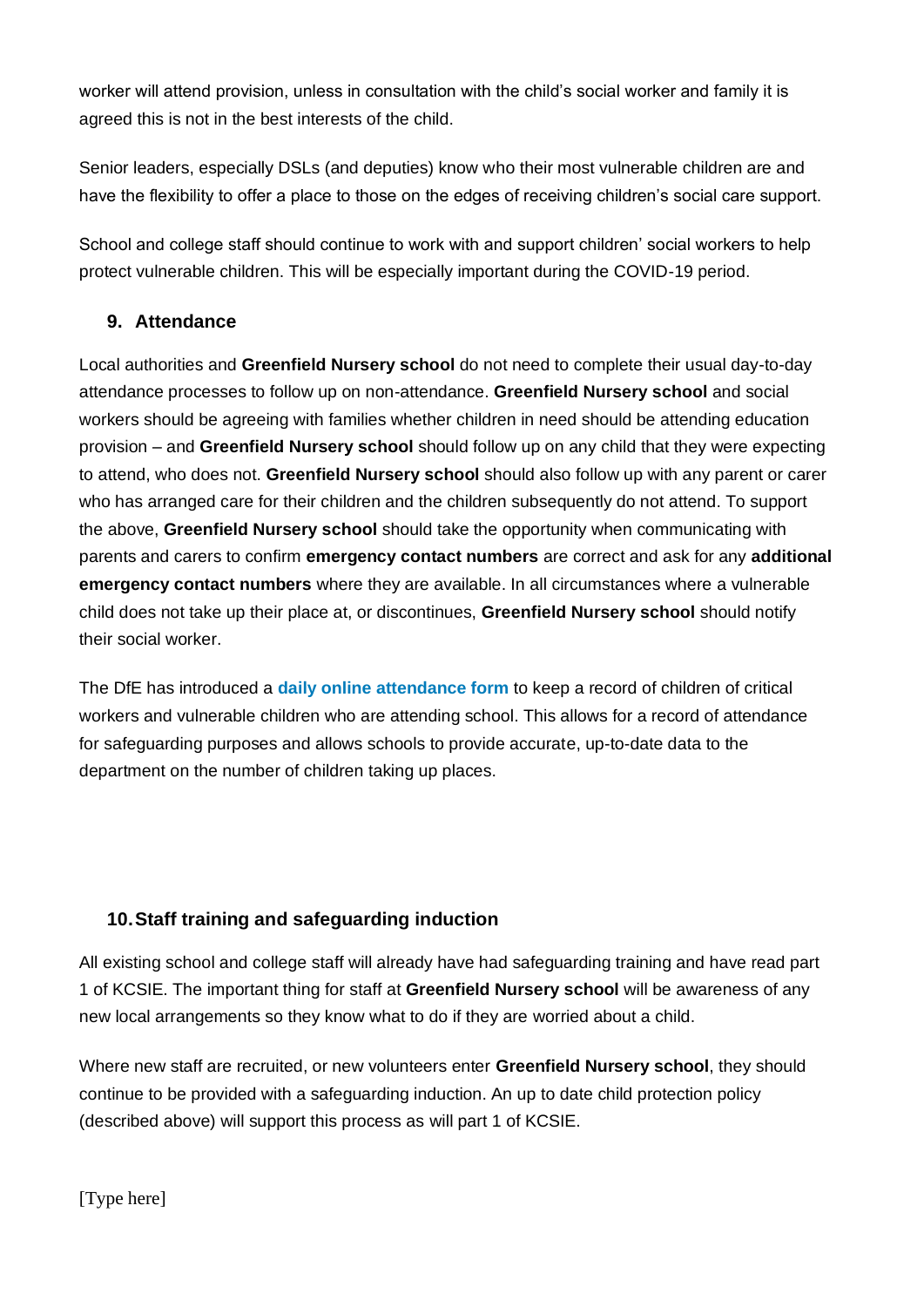The existing **Greenfield Nursery school** workforce may move between schools and colleges on a temporary basis in response to COVID-19. The receiving school or college should judge, on a caseby-case basis, the level of safeguarding induction required. In most cases, the existing workforce will already have received appropriate safeguarding training and all they will require is a copy of the receiving setting's child protection policy, confirmation of local processes and confirmation of DSL arrangements.

### **11. Children moving schools and colleges**

It will be important for any school or college whose children are attending another setting to do whatever they reasonably can to provide the receiving institution with any relevant welfare and child protection information. This will be especially important where children are vulnerable. For lookedafter children, any change in school should be led and managed by the VSH with responsibility for the child. The receiving institution should be aware of the reason the child is vulnerable and any arrangements in place to support them. As a minimum the receiving institution should, as appropriate, have access to a vulnerable child's EHC plan, child in need plan, child protection plan or, for looked-after children, their personal education plan and know who the child's social worker (and, for looked-after children, who the responsible VSH is). This should ideally happen before a child arrives and, where that is not possible as soon as reasonably practicable. Any exchanges of information will ideally happen at DSL (or deputy) level, and likewise between special educational needs coordinators/named individual with oversight of SEN provision for children with EHC plans. However, it is acknowledged this may not always be possible. Where this is the case senior leaders should take responsibility.

Whilst schools and colleges must continue to have appropriate regard to data protection and GDPR they do not prevent the sharing of information for the purposes of keeping children safe. Further advice about information sharing can be found at paragraphs 76-83 of KCSIE.

#### **12. Safer recruitment/volunteers and movement of staff**

It remains essential that people who are unsuitable are not allowed to enter the children's workforce or gain access to children. If **Greenfield Nursery school** are recruiting new staff, they should continue to follow the relevant safer recruitment processes for their setting, including, as appropriate, relevant sections in part 3 of KCSIE. In response to COVID-19, the Disclosure and Barring Service (DBS) has made changes to its **[guidance on standard and enhanced DBS ID](https://www.gov.uk/government/news/covid-19-changes-to-standard-and-enhanced-id-checking-guidelines)  [checking](https://www.gov.uk/government/news/covid-19-changes-to-standard-and-enhanced-id-checking-guidelines)** to minimise the need for face-to-face contact.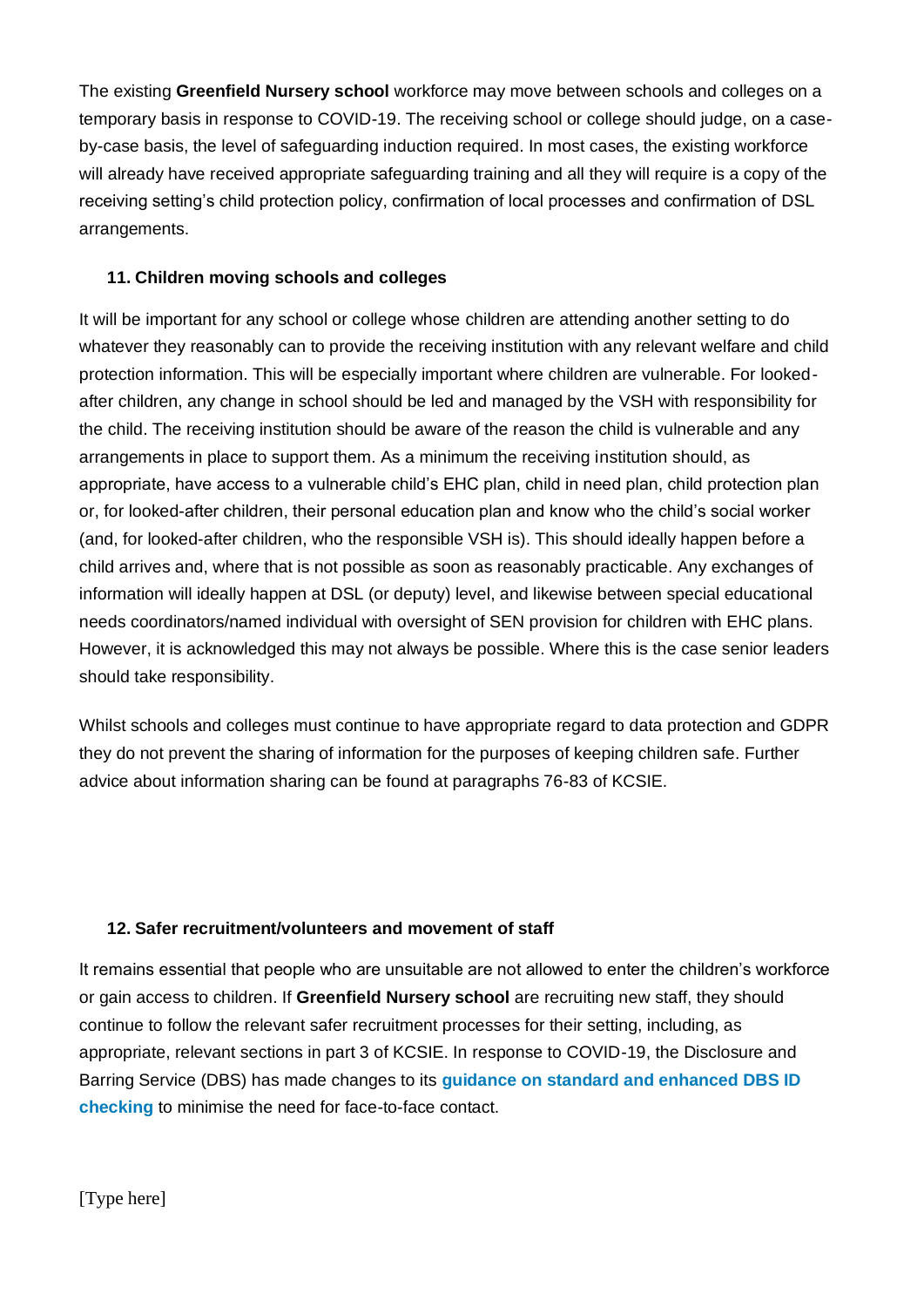Where **Greenfield Nursery school** utilise volunteers, they should continue to follow the checking and risk assessment process as set out in paragraphs 167 to 172 of KCSIE. Under no circumstances should a volunteer who has not been checked be left unsupervised or allowed to work in regulated activity

Regarding members of **Greenfield Nursery school** workforce already engaging in regulated activity and who already have the appropriate DBS check, there is no expectation that a new DBS check should be obtained where that member of the workforce temporarily moves to another school or college to support the care of children. The type of setting on the DBS check, for example a specific category of school, is not a barrier. The same principle applies if childcare workers move to work temporarily in a school setting. The receiving institution should risk assess as they would for a volunteer (see above). Whilst the onus remains on schools and colleges to satisfy themselves that someone in their setting has had the required checks, including as required those set out in part 3 of KCSIE, in the above scenario this can be achieved, if the receiving institution chooses to, via seeking assurance from the current employer rather than requiring new checks.

Schools and colleges must continue to follow their legal duty to refer to the DBS anyone who has harmed or poses a risk of harm to a child or vulnerable adult. Full details can be found at paragraph 163 of KCSIE.

**Greenfield Nursery school** will continue to consider and make referrals to the Teaching Regulation Agency (TRA) as per paragraph 166 of KCSIE and the TRA's '**[Teacher misconduct](https://www.gov.uk/guidance/teacher-misconduct-referring-a-case)  [advice for making a referral](https://www.gov.uk/guidance/teacher-misconduct-referring-a-case)**. During the COVID-19 period all referrals should be made by emailing **[Misconduct.Teacher@education.gov.uk](mailto:Misconduct.Teacher@education.gov.uk)**. All referrals received by the TRA will continue to be considered. Where referrals on serious safeguarding matters are received and it is deemed that there is a public interest in doing so consideration will be given as to whether an interim prohibition order (IPO) should be put in place. The TRA will continue to progress all cases but will not schedule any hearings at the current time.

Whilst acknowledging the challenge of the current environment, it is essential from a safeguarding perspective that any school or college is aware, on any given day, which staff/volunteers will be in the school or college, and that appropriate checks have been carried out, especially for anyone engaging in regulated activity. As such, schools and colleges must continue to keep the single central record (SCR) up to date as outlined in paragraphs 148 to 156 in KCSIE. The SCR can, if a school or college chooses, provide the means to log everyone that will be working or volunteering in **Greenfield Nursery school** on any given day, including any staff who may be on loan from other institutions. The SCR can also, if a school or college chooses, be used to log details of any risk assessments carried out on volunteers and staff on loan from elsewhere.

#### **13. Mental health**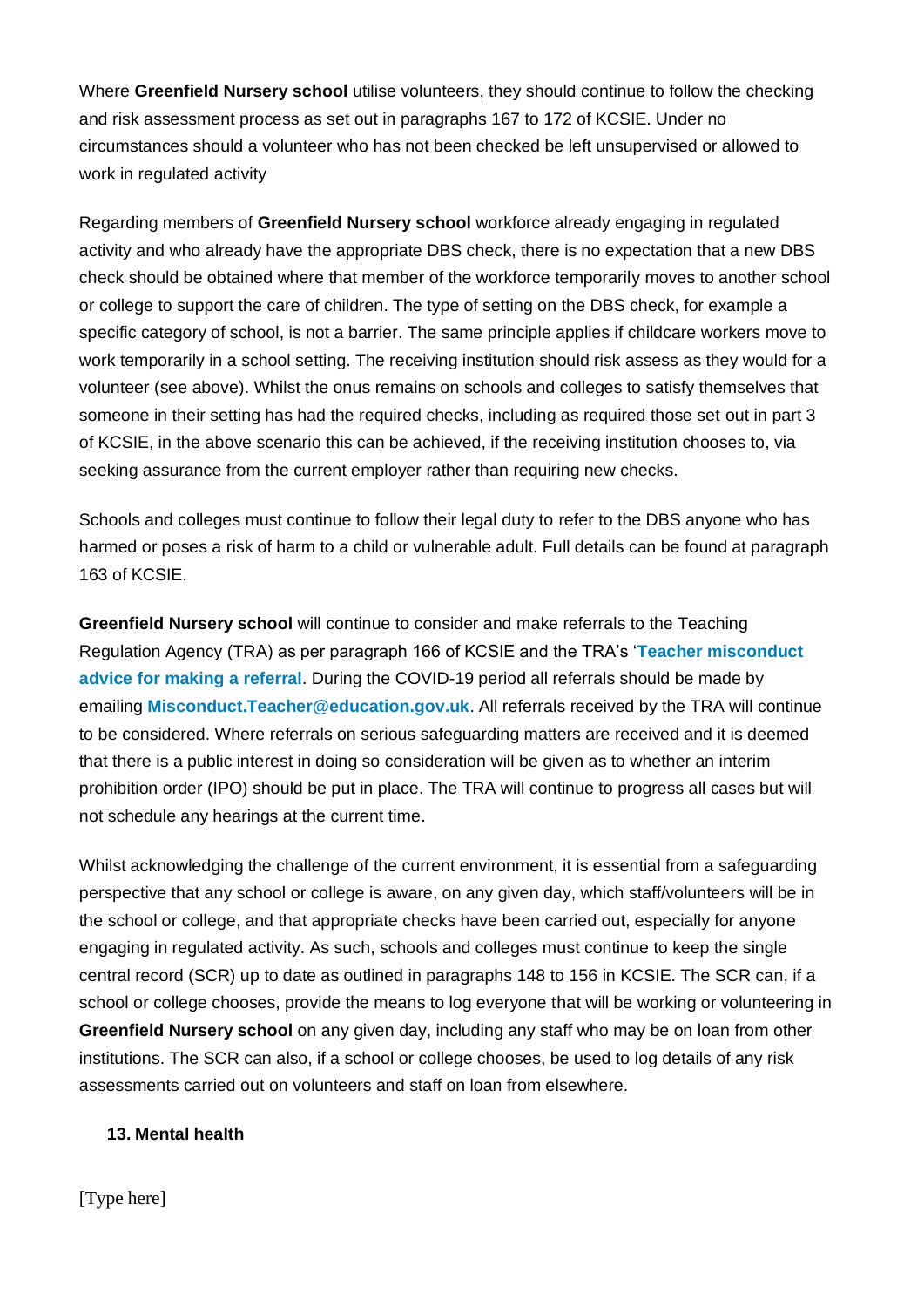Negative experiences and distressing life events, such as the current circumstances, can affect the mental health of pupils and their parents. Teachers should be aware of this in setting expectations of pupils' work where they are at home. The department is providing separate guidance on providing education remotely.

Where they are providing for children of critical workers and vulnerable children on site, **Greenfield Nursery school** should ensure appropriate support is in place for them. Our guidance on mental health and behaviour in schools (which may also be useful for colleges) sets out how mental health issues can bring about changes in a young person's behaviour or emotional state which can be displayed in a range of different ways, and that can be an indication of an underlying problem. Support for pupils and students in the current circumstances can include existing provision in the school (although this may be delivered in different ways, for example over the phone) or from specialist staff or support services. You can read the guidance on **[mental health and behaviour in](https://www.gov.uk/government/publications/mental-health-and-behaviour-in-schools--2)  [schools](https://www.gov.uk/government/publications/mental-health-and-behaviour-in-schools--2)**.

#### **14. Children and online safety away from school and college**

Greenfield Nursery School should be doing what they reasonably can to keep all of their children safe. In most cases, the majority of children will not be physically attending the school or college. It is important that all staff who interact with children, including online, continue to look out for signs a child may be at risk. Any such concerns should be dealt with as per the child protection policy and where appropriate referrals should still be made to children's social care and as required the police.

The DfE is providing separate guidance on providing education remotely. It will set out 4 key areas that leaders should consider as part of any remote learning strategy. This includes the use of technology. Recently published **[guidance from the UK Safer Internet Centre on safe remote](https://swgfl.org.uk/resources/safe-remote-learning/)  [learning](https://swgfl.org.uk/resources/safe-remote-learning/)** and from the **[London Grid for Learning on the use of videos and livestreaming](https://static.lgfl.net/LgflNet/downloads/digisafe/Safe-Lessons-by-Video-and-Livestream.pdf)** could help plan online lessons and/or activities and plan them safely.

Greenfield Nursery School should consider the safety of their children when they are asked to work online. The starting point for online teaching should be that the same principles as set out in the school's or college's staff behaviour policy (sometimes known as a code of conduct). This policy should amongst other things include acceptable use of technologies, staff pupil/student relationships and communication including the use of social media. The policy should apply equally to any existing or new online and distance learning arrangements which are introduced.

It is important that all staff who interact with children, including online, continue to look out for signs a child may be at risk. Any such concerns should be dealt with as per the Child Protection Policy and where appropriate referrals should still be made to children's social care and as required, the police.

Online teaching should follow the same principles as set out in the code of conduct. Greenfield Nursery School will ensure any use of online learning tools and systems is in line with privacy and data protection/GDPR requirements.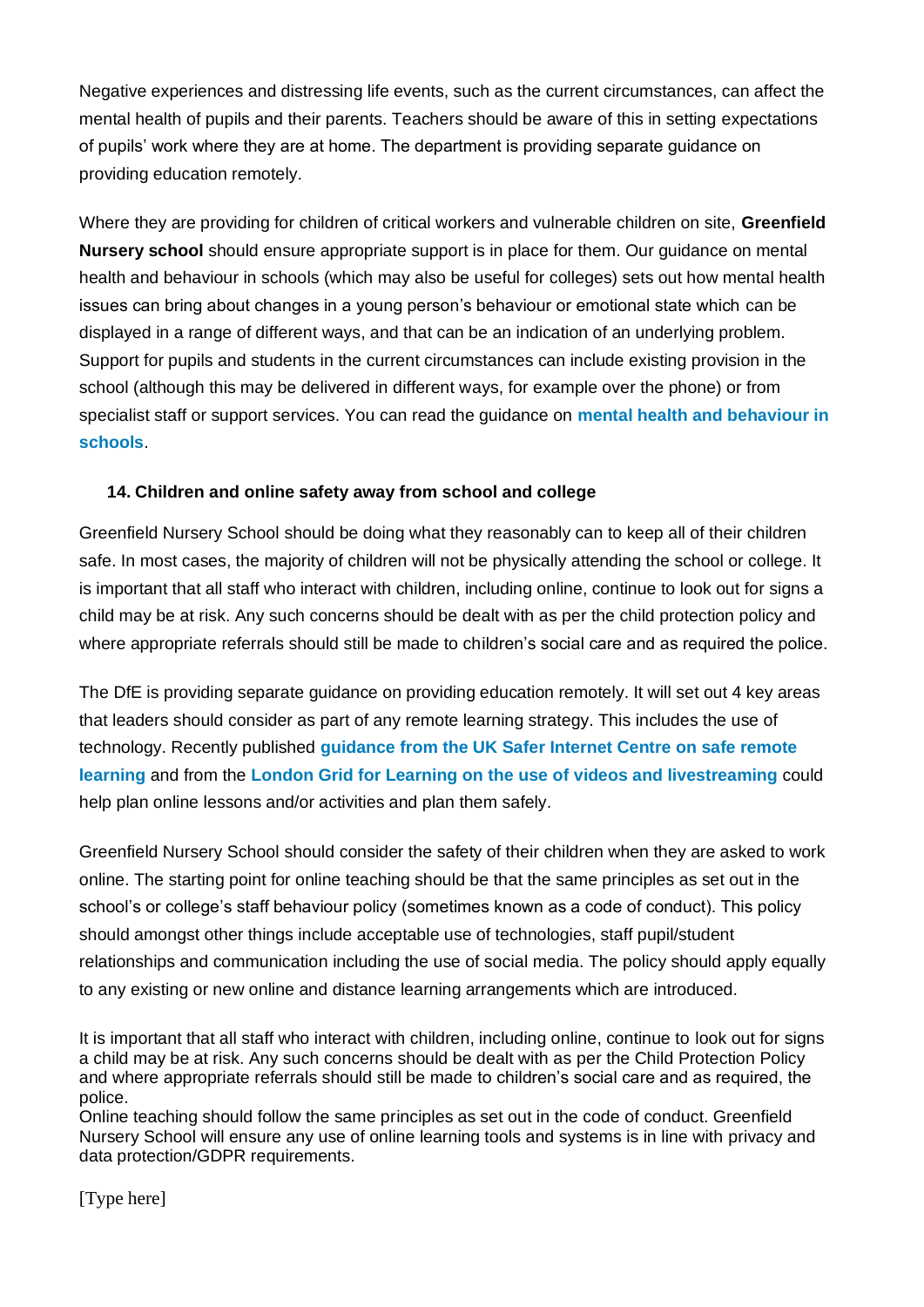Below are some things to consider when delivering virtual lessons, especially where webcams are involved:

- $\checkmark$  No 1:1s, groups only
- $\checkmark$  Staff and children must wear suitable clothing, as should anyone else in the household.
- $\checkmark$  Any computers used should be in appropriate areas, for example, not in bedrooms; and the background should be blurred.
- $\checkmark$  The live class should be recorded so that if any issues were to arise, the video can be reviewed.
- $\checkmark$  Live classes should be kept to a reasonable length of time, or the streaming may prevent the family 'getting on' with their day.
- $\checkmark$  Language must be professional and appropriate, including any family members in the background.
- $\checkmark$  Staff must only use platforms provided by Greenfield Nursery School to communicate with pupils
- $\checkmark$  Staff should record, the length, time, date and attendance of any sessions held.

The principles set out in the **[guidance for safer working practice for those working with](https://www.saferrecruitmentconsortium.org/)  [children and young people in education settings published by the Safer Recruitment](https://www.saferrecruitmentconsortium.org/)  [Consortium](https://www.saferrecruitmentconsortium.org/)** may help Greenfield Nursery School satisfy themselves that their staff behaviour policies are robust and effective. In some areas schools and colleges may be able to seek support from their local authority / Herts for Learning when planning online lessons/activities and considering online safety.

Greenfield Nursery School should ensure any use of online learning tools and systems is in line with privacy and data protection/GDPR requirements.

An essential part of the online planning process will be ensuring children who are being asked to work online have very clear reporting routes in place so they can raise any concerns whilst online. As well as reporting routes back to the school or college this should also signpost children to age appropriate practical support from the likes of:

- **[Childline](https://www.childline.org.uk/?utm_source=google&utm_medium=cpc&utm_campaign=UK_GO_S_B_BND_Grant_Childline_Information&utm_term=role_of_childline&gclsrc=aw.ds&&gclid=EAIaIQobChMIlfLRh-ez6AIVRrDtCh1N9QR2EAAYASAAEgLc-vD_BwE&gclsrc=aw.ds)** for support
- **[UK Safer Internet Centre](https://reportharmfulcontent.com/)** to report and remove harmful online content
- **[CEOP](https://www.ceop.police.uk/safety-centre/)** for advice on making a report about online abuse

Greenfield Nursery School are likely to be in regular contact with parents and carers. Those communications should be used to reinforce the importance of children being safe online. It will be especially important for parents and carers to be aware of what their children are being asked to do online, including the sites they will asked to access and be clear who from the school or college (if anyone) their child is going to be interacting with online.

Parents and carers may choose to supplement Greenfield Nursery School online offer with support from online companies and in some cases individual tutors. In their communications with parents and carers, Greenfield Nursery School should emphasise the importance of securing online support from a reputable organisation/individual who can provide evidence that they are safe and can be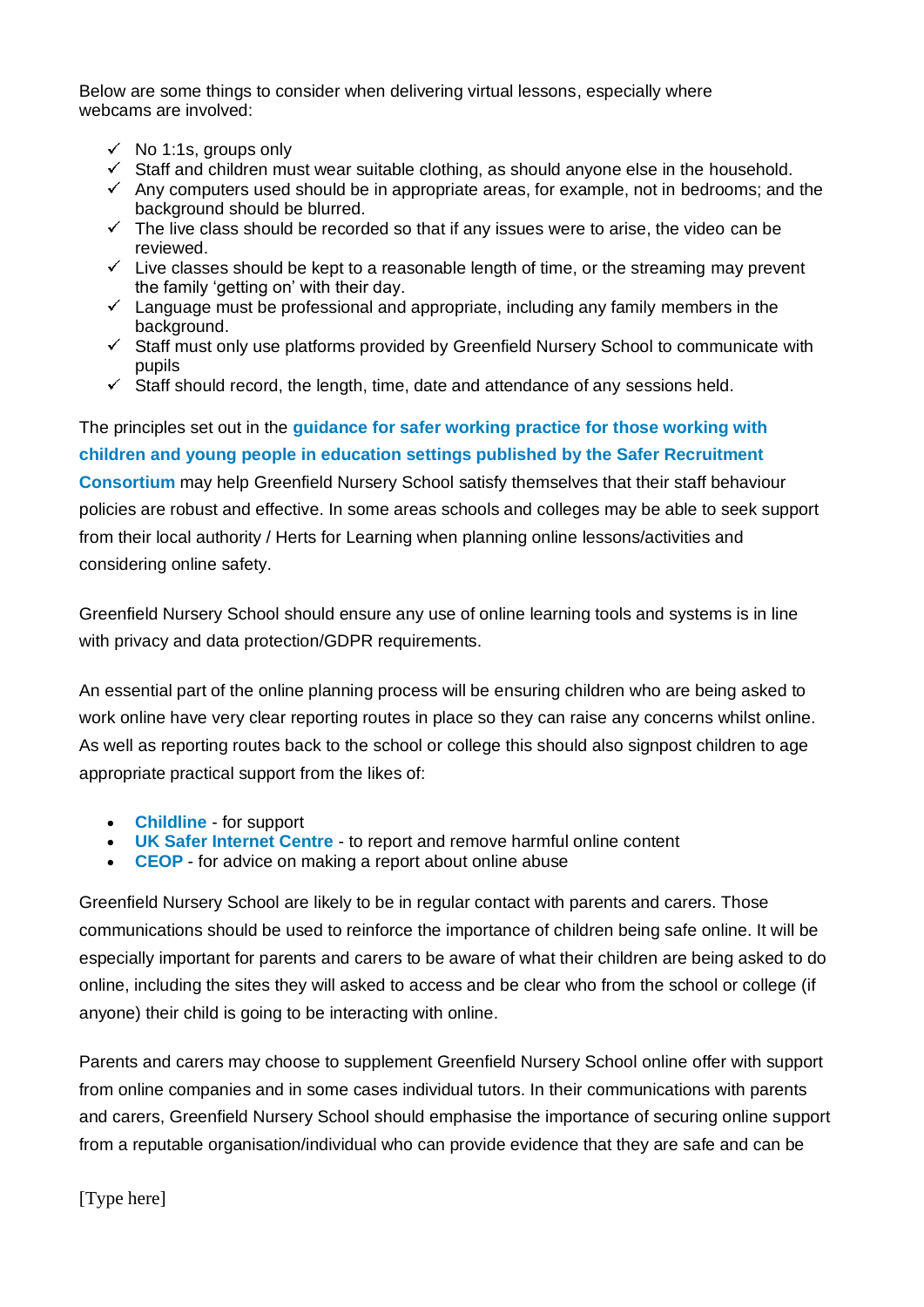trusted to have access to children. Support for parents and carers to keep their children safe online includes:

- **[Internet matters](https://www.internetmatters.org/?gclid=EAIaIQobChMIktuA5LWK2wIVRYXVCh2afg2aEAAYASAAEgIJ5vD_BwE)** for support for parents and carers to keep their children safe online
- **[London Grid for Learning](http://www.lgfl.net/online-safety/)** for support for parents and carers to keep their children safe online
- **[Net-aware](https://www.net-aware.org.uk/)** for support for parents and careers from the NSPCC
- **[Parent info](https://parentinfo.org/)** for support for parents and carers to keep their children safe online
- **[Thinkuknow](http://www.thinkuknow.co.uk/)** for advice from the National Crime Agency to stay safe online
- **[UK Safer Internet Centre](https://www.saferinternet.org.uk/advice-centre/parents-and-carers)** advice for parents and carers

The DfE encourages schools and colleges to share this support with parents and careers

#### **15. Help and support**

**[Advice for the education sector](https://www.gov.uk/government/collections/coronavirus-covid-19-guidance-for-schools-and-other-educational-settings)** is being updated daily.

The Department for Education COVID-19 helpline, is available to answer questions.

*DfE coronavirus helpline* Telephone 0800 046 8687

If you have a query about coronavirus (COVID-19), relating to schools and other educational establishments in England contact our helpline.

Lines are open Monday to Friday from 8am to 6pm and weekends 10am to 4pm.

If you work in a school, please have your unique reference number (URN or UK PRN) available when calling the hotline.

#### **DfE March 27th 2020**

**Please check government website for any relevant updates on a regular basis:**

**[https://www.gov.uk/government/publications/covid-19-safeguarding-in-schools-colleges-and-other](https://www.gov.uk/government/publications/covid-19-safeguarding-in-schools-colleges-and-other-providers/coronavirus-covid-19-safeguarding-in-schools-colleges-and-other-providers)[providers/coronavirus-covid-19-safeguarding-in-schools-colleges-and-other-providers](https://www.gov.uk/government/publications/covid-19-safeguarding-in-schools-colleges-and-other-providers/coronavirus-covid-19-safeguarding-in-schools-colleges-and-other-providers)**

**Review date: September 2020**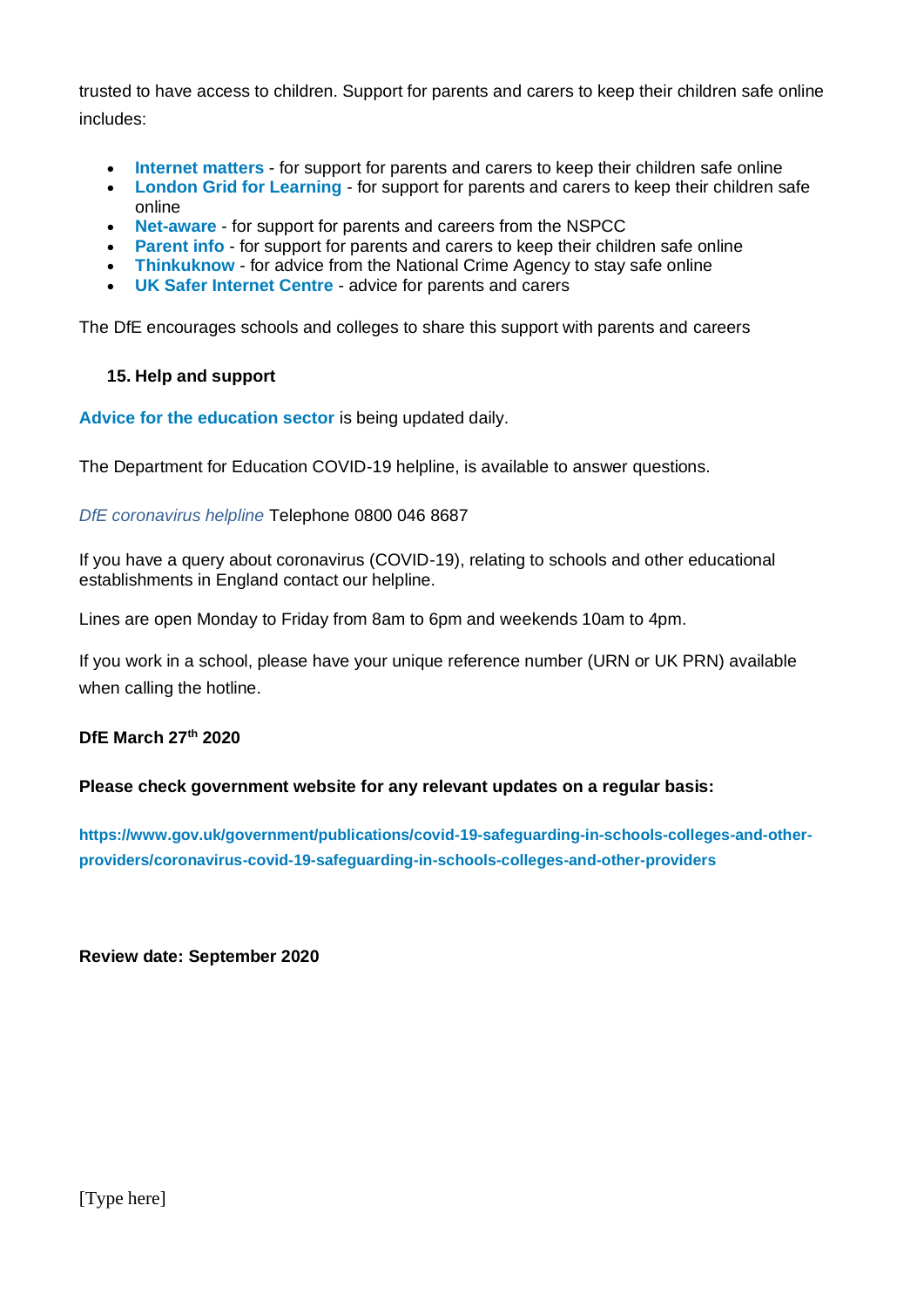## **APPENDIX 6**

# **Interim DfE Safeguarding Guidance: Actions required.**

- $\Box$  Ensure that someone is responsible for ensuring these actions are completed
- $\Box$  Ensure governors are aware of the Government's interim safeguarding guidance
- $\Box$  Ensure that someone is responsible for continuity in safeguarding leadership
- $\Box$  If you are a hub understand that you have the responsibility for safeguarding all children and staff
- □ Ensure DSL is available, in-person, by phone or video link
- $\Box$  Nominate a senior leader to be the onsite safeguarding lead
- □ Create a Coronavirus Outbreak addendum to your child protection policy to include the specific issues for these circumstances
- $\Box$  Ensure staff know the new arrangements for DSLs and reporting concerns
- $\Box$  Understand what changes there may be for contacting the Local Authority Designated Officer LADO
- $\Box$  Understand what changes there may be for contacting the MASH team or other 'front door' services
- $\Box$  Understand what changes there may be for contacting social workers
- $\Box$  Know which children have social workers and how to contact them
- $\Box$  Know which children are LAC/PLAC, who their Virtual School Head is and how to contact them
- $\Box$  Know which children should be in school and follow up where they do not attend